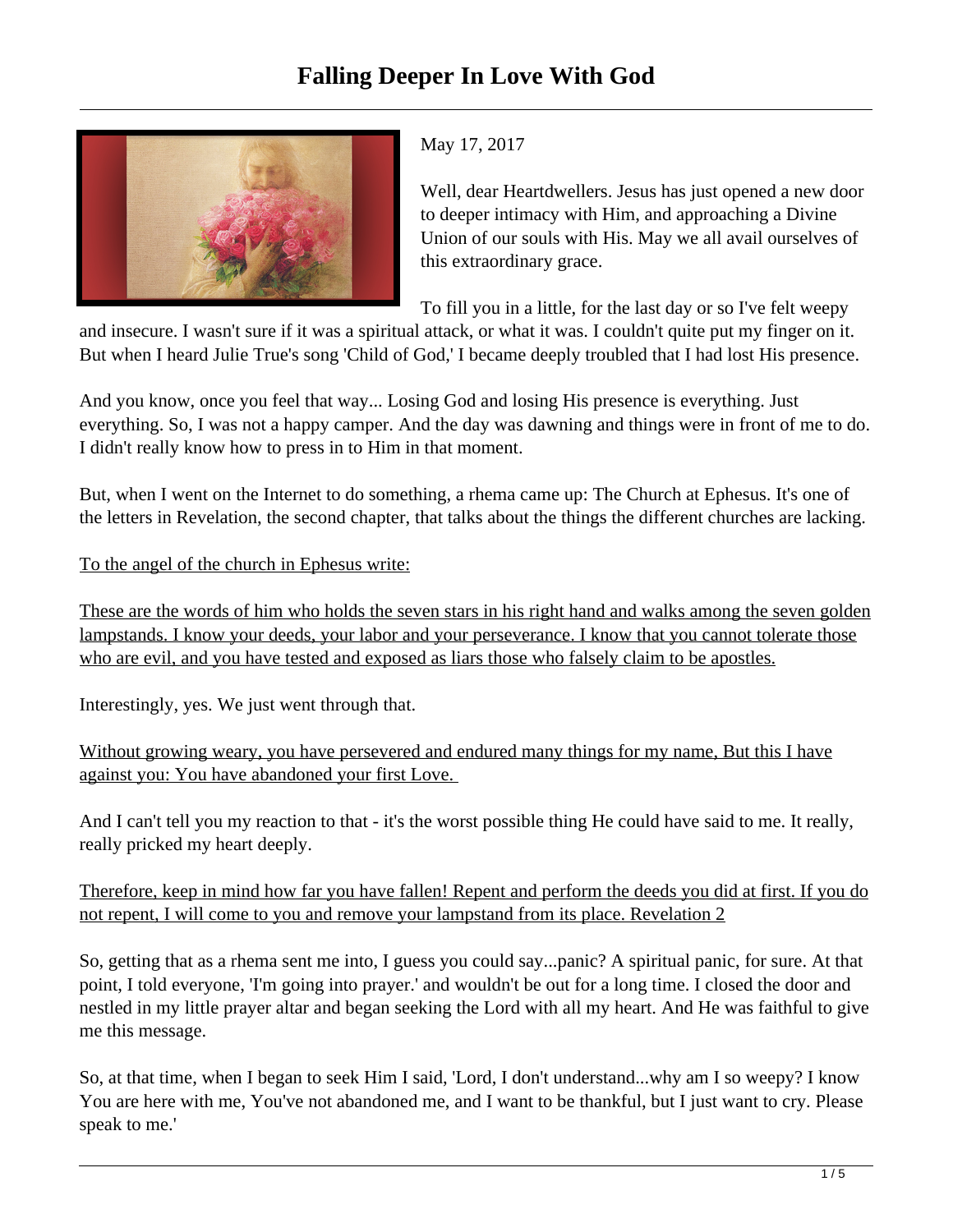Jesus began, *"Clare, there is never a moment I am away from your side. You are the one who drifts from Me, not I from you. There is too much busy work in your home. You need to run it like a cloister or you will never go where I want to take you. Less involvement with the world, My Precious. Less and less and less."*

By the way, for those of you who are not familiar with cloistered nuns and how they operate, they get a good 8 hours of prayer a day. Their day is broken up with prayer. It begins with prayer, it's broken up with prayer and studying the Scriptures and then more prayer. And nobody's allowed, nobody from the world is allowed in the cloister, at all. They're kept on the outside - and this is to protect the sisters on the inside, so they can be totally devoted to the Lord. So, that's what He's meaning when He said, "You have to start running your home like a cloister." And I totally agree with that. I totally agree with that.

Then I replied to Him, 'You know how I feel about Julie True's song...Child of God. I felt like I was a stranger to You, and I felt fleeting pains of jealousy - that she was so close to You and I'm so far away. And of course, the liars jumped right on it, and said, "Your voice will never sound that good...let alone your relationship with God."'

However, when that happens I immediately rebuke a spirit of Jealousy and Lying and tell the Lord I don't want it, and it goes away. The Lord said He would provoke the Jewish people to jealousy by our devotion to Him. So, it's not beyond the realm of possibility that the Lord really allowed this to happen, to wake me up a bit.

So, I told Him I felt like I'd lost my connection with Him, and felt like a stranger to Him.

He answered me, *"I know and it's ridiculous. She has put her time in to get closer to Me and that's what is bothering you more than her voice. You knew that, didn't you?"*

Yes. Lord, I did. I sensed I was missing something that I once had, that was much deeper than what I have now.

*"Well, My love, you know I am no discriminator of persons. I have a great depth for each one of My Brides, but most never even approach it, let alone rest in it. You have been there many, many times - but your involvement with the house is distracting you."* 

'Enough already!' I said

Jesus replied, *"That's exactly My sentiment. Enough is enough.. and at this point it's way too much. You will find great joy in My arms, Clare. Alone with Me is all you'll ever need. How surprised I am that you do not avail yourself of that every moment of the day. If you would begin to practice that, seeing yourself held securely in My arms, you will see a change in your attitude from moment to moment. And you will go deeper with Me, much deeper.*

*"You will find more time to savor My presence and in that be transformed, going deeper into My love and heavenly provision for your spirit. The secret is to BREAK-AWAY. Most, including yourself, look forward to our times together as a sort of dessert after the main course of your duties everyday. May I say, you have it backwards? Your time with Me is the main course and the duties are on the periphery.*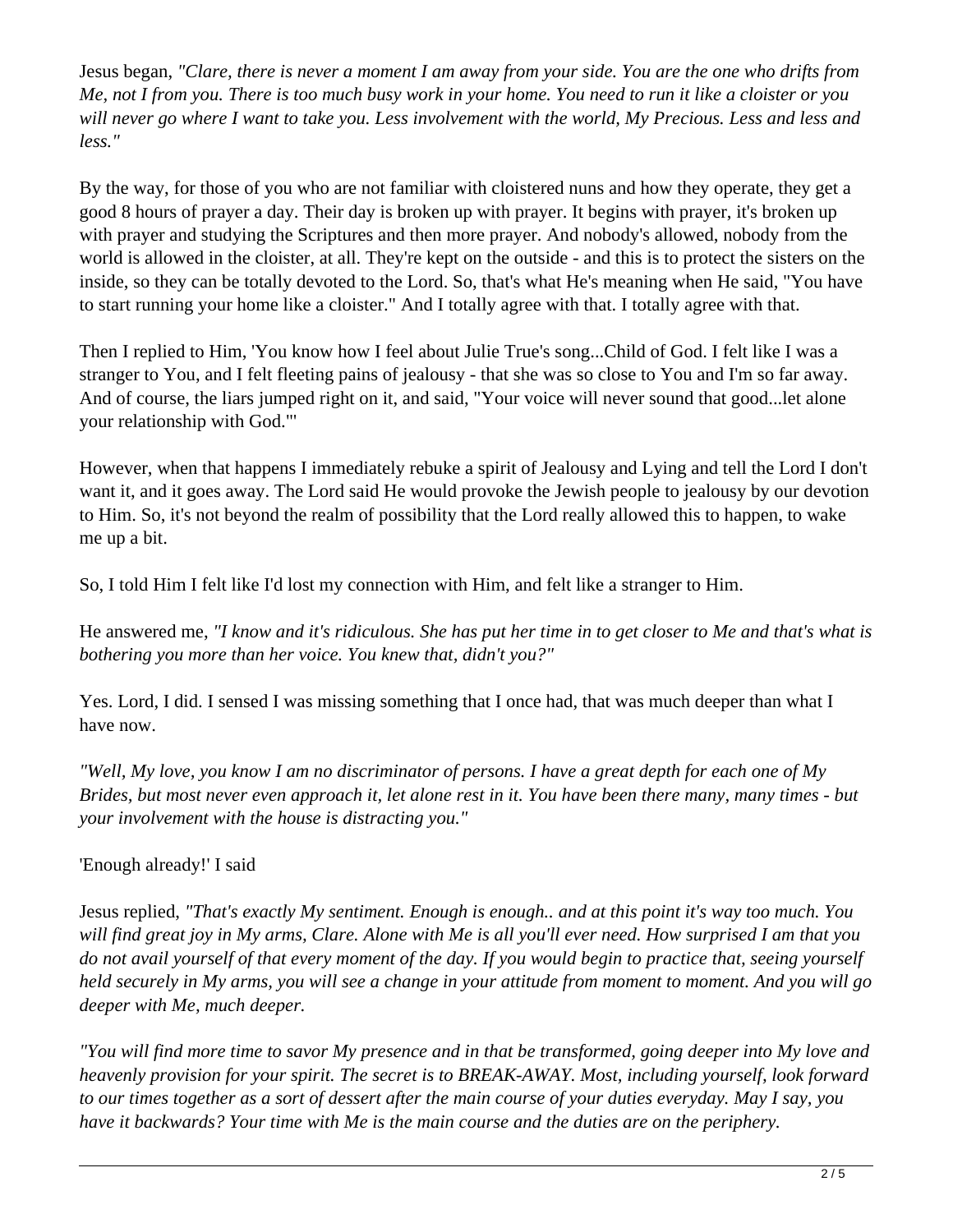*"This is the only way you will attain to that depth you are hungering for, My Love. Break away, break away...Continually throughout the day. Come to rest in My arms even when things are getting more and more hectic."*

But Lord, how do I do that? When things get like that I begin to stress and push it to get it done and out of the way?

*"That's what I am addressing right now."* Jesus replied. *"I am the main meal. Those other things are simply appetizers, unappetizing as they are to you. They are like the condiments on the table. But in My arms is where you will find your life and nourishment. Lose your life in the world to find Mine in Heaven. Forsake your interest in your plants. That's one reason why I asked you to leave off with them; you don't realize how much you are attached to them. I'm trying to break that attachment."*

Well, I recognize what He's saying here. First thing in the morning, I tend to get pulled into my plants before my eyes are even open. They are like children to me. And I can't tell you how many times I've had to break curses over them, because the enemy is always trying to hurt us through the things we love.

But, I'll talk to them and say, 'Oh, you're looking sad and wilted, you need more water? Oh, those ugly brown tips, here let me trim them for you.'

Jesus continued, *"The world and its activities are never-ending, Clare. That's what you don't realize; they are forever pulling you off course. Practice ignoring them. Seriously. You have a volunteer who waters for you. Bless your plants, and then put them out of your mind. I have much better things for you to use your time for. If you find you cannot ignore them, give them away. They are used to tempt you."*

I'll ignore them, Lord.

*"Case in point....you see how attached you are?"*

Lord, I often think I would be happier in a much simpler environment.

And I really have sought Him about this, guys. You know, a trailer has only got about, I don't know how many - just a few square feet of room to walk around in. And floors to get dirty and where things are. I've thought about it so many times!

But He answered me, *"Practice simplicity in this environment, that's the challenge. Oh, My Beloved, I ache for you as you ache for Me. There is not a moment of the day that I don't long to see one sweet glance of your eyes."*

## Really, Lord?

*"Really and truly. My heart soars when you look at Me with such longing. I hate to see confusion and stress tearing you away from Me. And this is the case with all of you, My Brides. How I long to see your searching eyes as they come in contact with Me, as you are looking for My presence."*

I want to mention here, for those of you who do not easily see the Lord. Envision Him as He was the last time you saw Him, or envision Him in your favorite image of Jesus - in a favorite place. Beside a stream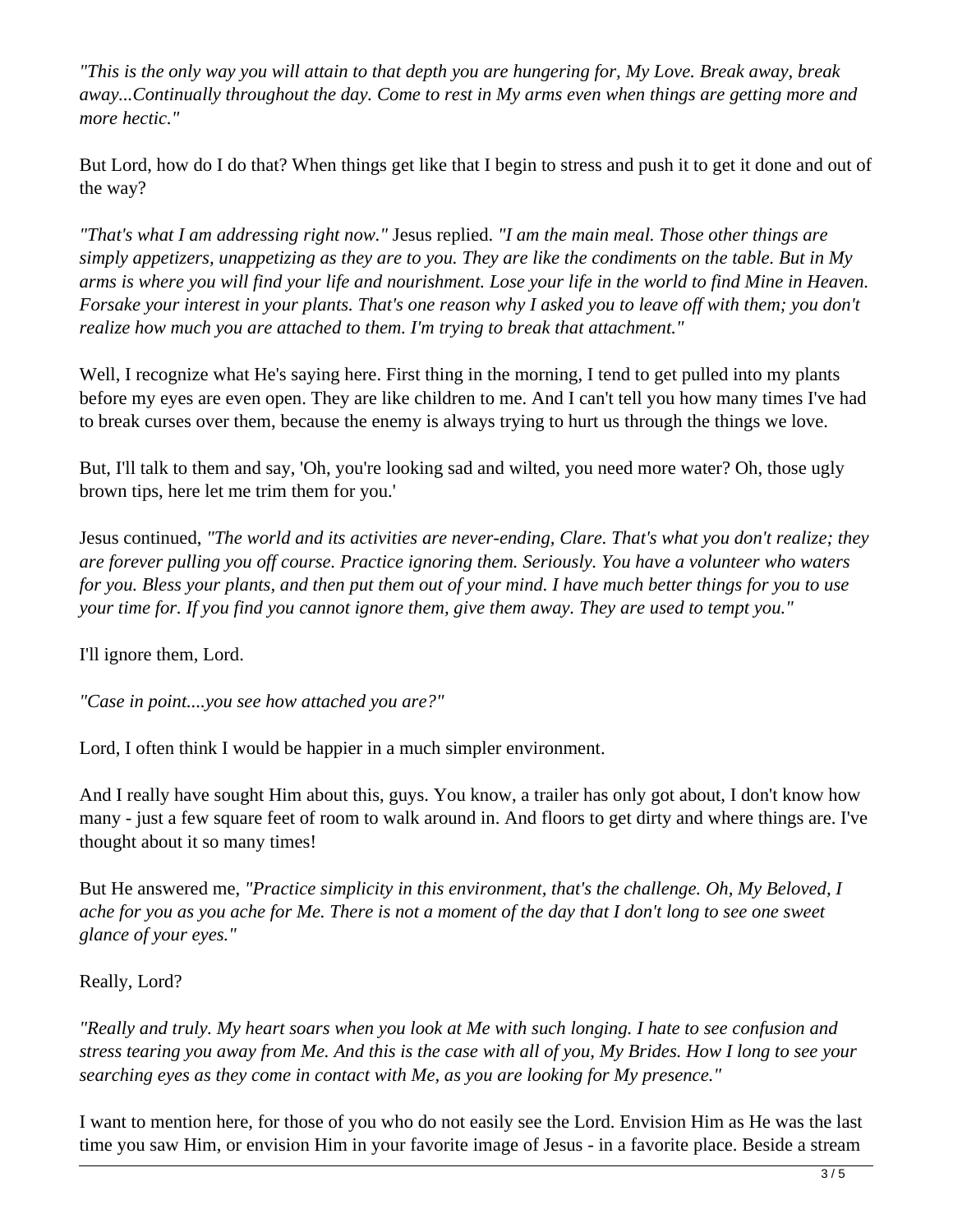or on a park bench - whatever. Allow Him to come into that space in your heart and mind and meet you there. It begins with envisioning Him. And from there He makes it a real event.

He continues, *"This is the beauty of the eternal relationship we have. It exists outside the boundaries of space and time. It truly is eternal. Though your days are filled with time-consuming work, your relationship with Me is not subject to these same laws. This is why you can find Me at any moment by your side, drinking in the vision of the longing expression in your eyes and on your heart and mind.* 

*"And My response is ever the same, 'So...what's keeping you from Me in this moment? Is it that important?'* 

*"Today you got to the point where nothing was as important as seeking and finding Me. And I was there for you."*

I answered Him, 'Yes, I certainly did. When I got the Church at Ephesus, "Return to your first love." That cut me so deeply I told everyone, 'I'm going into prayer, and I'm not going to come out any time soon.' And I came out a couple of hours later when everyone was gone.

Jesus continued, *"I sent that Rhema to you because I missed you, Clare. I knew how you would take it. I knew you would immediately repent and seek My face. And you did not disappoint Me. I did not mean the harsh threat for you, dearest - I just wanted to call your attention to the fact that you were lapsing into more and more involvement with the world. Again. And we both know what that eventually leads to... Yes, the panther comes forth from its lair.* 

*"So, here we are now, together. And My Heart rejoices in your longing for Me and oh, how I wish to satisfy that! But as long as we dwell on the Earth together, there will be barriers to that. Although as you long ever more for Me, I will not disappoint you. There will be special graces that seem as though you are no longer on this Earth, because of your preoccupation with Me.* 

*"Yes, My delightful Brides, become so entwined and wrapped up in Me that you forget what you're doing, what you came into a room for, what you were going to do next. Yes! Yes! I want to be your one and only distraction. You know what it feels like to fall in love and long for your Beloved. This is indeed how I long for you. But so few long for Me with that same intensity.* 

*"Long for Me. Be distracted by Me. Be pulled away by Me - become forgetful of all around you by Me. This is the kind of love I ache to have from My Brides. As the saying goes, 'Be so heavenly minded that you are no earthly good.'*

*"Yes, yes, I know... Your jobs, your duties - yes they must be done. But remember back to a time when you had first fallen in love; your very first love. All you could do was long for that hour to come where the two of you would be together. This is the kind of love I long for from you.* 

*"Oh, how beautiful the soul is that has casts aside the world to have this with Me. How perfectly their longing shall be rewarded, for there is not enough Heaven on Earth to give to such a one as this.* 

*"Pray for this grace, My Blessed ones, pray much for this grace. And practice searching Me out with your spiritual eyes. Every moment of the day. And when our hearts touch, do your best to go away into a*